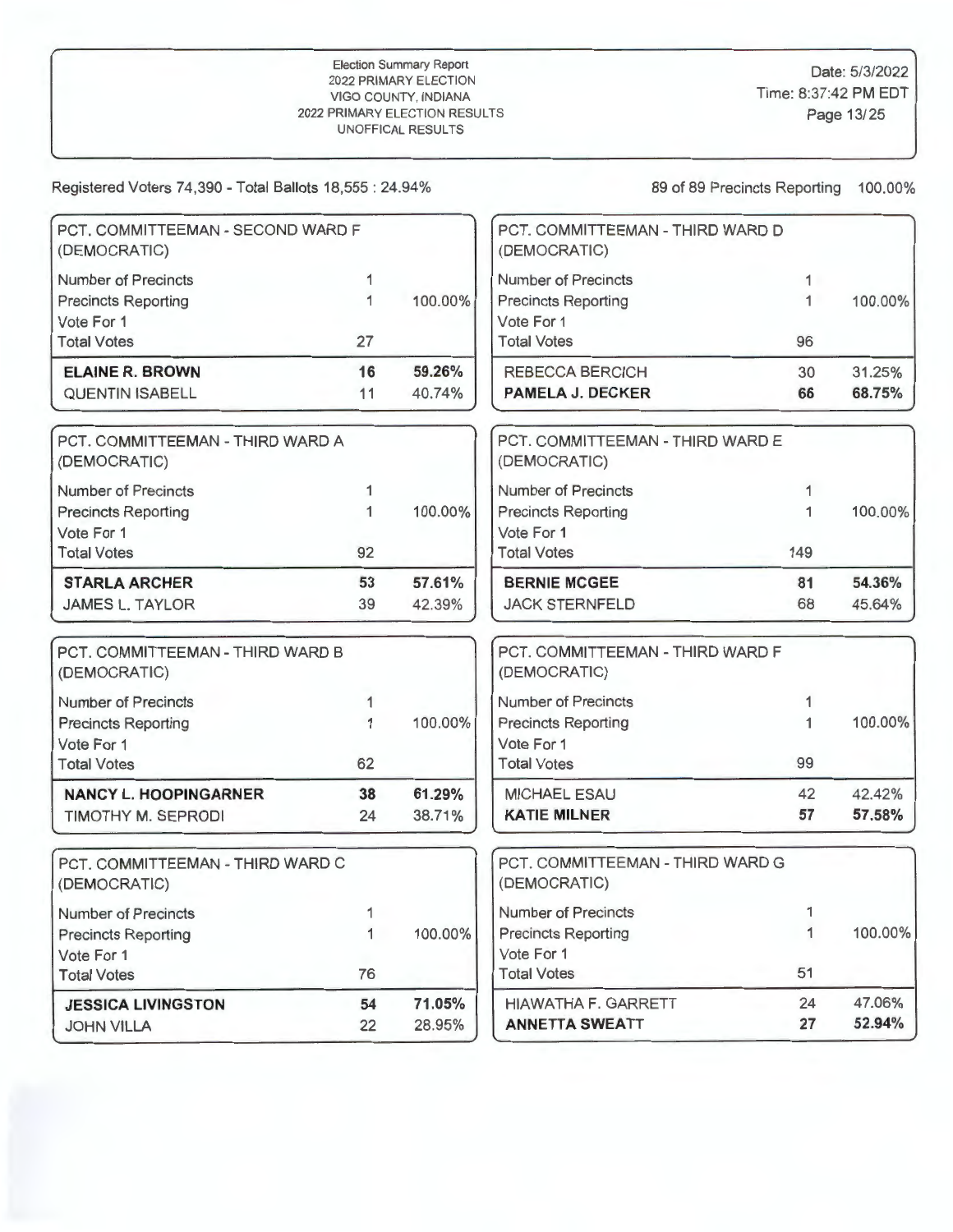| PCT. COMMITTEEMAN - THIRD WARD H<br>(DEMOCRATIC)  |              |         | PCT. COMMITTEEMAN - FOURTH WARD D<br>(DEMOCRATIC) |              |                  |
|---------------------------------------------------|--------------|---------|---------------------------------------------------|--------------|------------------|
| <b>Number of Precincts</b>                        | 1            |         | <b>Number of Precincts</b>                        | 1            |                  |
| <b>Precincts Reporting</b>                        | $\mathbf{1}$ | 100.00% | <b>Precincts Reporting</b>                        | 1            | 100.00%          |
| Vote For 1                                        |              |         | Vote For 1                                        |              |                  |
| <b>Total Votes</b>                                | 57           |         | <b>Total Votes</b>                                | 61           |                  |
| <b>PATTY BUMPHUS</b>                              | 39           | 68.42%  | SALIMA JORDAN                                     | 15           | 24.59%           |
| <b>KAYVAN MAK KOIE</b>                            | 18           | 31.58%  | <b>CURTIS D. PHILLIPS</b>                         | 46           | 75.41%           |
| PCT. COMMITTEEMAN - FOURTH WARD A<br>(DEMOCRATIC) |              |         | PCT. COMMITTEEMAN - FIFTH WARD A<br>(DEMOCRATIC)  |              |                  |
| <b>Number of Precincts</b>                        | 1            |         | <b>Number of Precincts</b>                        | 1            |                  |
| <b>Precincts Reporting</b>                        | 1            | 100.00% | <b>Precincts Reporting</b>                        | 1            | 100.00%          |
| Vote For 1                                        |              |         | Vote For 1                                        |              |                  |
| <b>Total Votes</b>                                | 10           |         | <b>Total Votes</b>                                | 57           |                  |
| <b>LINDSEY E. EBERMAN</b>                         | 7            | 70.00%  | <b>AMY SCHNEIDER</b>                              | 32           | 56.14%           |
| <b>CYRIL HART</b>                                 | 3            | 30.00%  | SHELVA (BUTCH) WARNER                             | 25           | 43.86%           |
| PCT. COMMITTEEMAN - FOURTH WARD B<br>(DEMOCRATIC) |              |         | PCT. COMMITTEEMAN - FIFTH WARD B<br>(DEMOCRATIC)  |              |                  |
| <b>Number of Precincts</b>                        | 1            |         | <b>Number of Precincts</b>                        | 1            |                  |
| <b>Precincts Reporting</b>                        | 1            | 100.00% | <b>Precincts Reporting</b>                        | $\mathbf{1}$ | 100.00%          |
| Vote For 1                                        |              |         | Vote For 1                                        |              |                  |
| <b>Total Votes</b>                                | 25           |         | <b>Total Votes</b>                                | 28           |                  |
| <b>MARK LAKE</b>                                  | 25           | 100.00% | <b>DAKOTA ISBELL</b><br><b>AMANDA KIRK</b>        | 13<br>15     | 46.43%<br>53.57% |
|                                                   |              |         |                                                   |              |                  |
| PCT, COMMITTEEMAN - FOURTH WARD C<br>(DEMOCRATIC) |              |         | PCT. COMMITTEEMAN - FIFTH WARD C<br>(DEMOCRATIC)  |              |                  |
| <b>Number of Precincts</b>                        | 1            |         |                                                   |              |                  |
| <b>Precincts Reporting</b>                        | $\mathbf{1}$ | 100.00% | Number of Precincts                               | 1            |                  |
| Vote For 1                                        |              |         | <b>Precincts Reporting</b>                        | $\mathbf{1}$ | 100.00%          |
| <b>Total Votes</b>                                | 108          |         | Vote For 1                                        |              |                  |
| <b>ERIN KILEY ANDERSON</b>                        | 56           | 51.85%  | <b>Total Votes</b>                                | 22           |                  |
| ANNALEE MARIE BROWN                               | 52           | 48.15%  | <b>BRANDON R. HALLECK</b>                         | 14           | 63.64%           |
|                                                   |              |         | ERIN M. LAHR                                      | 8            | 36.36%           |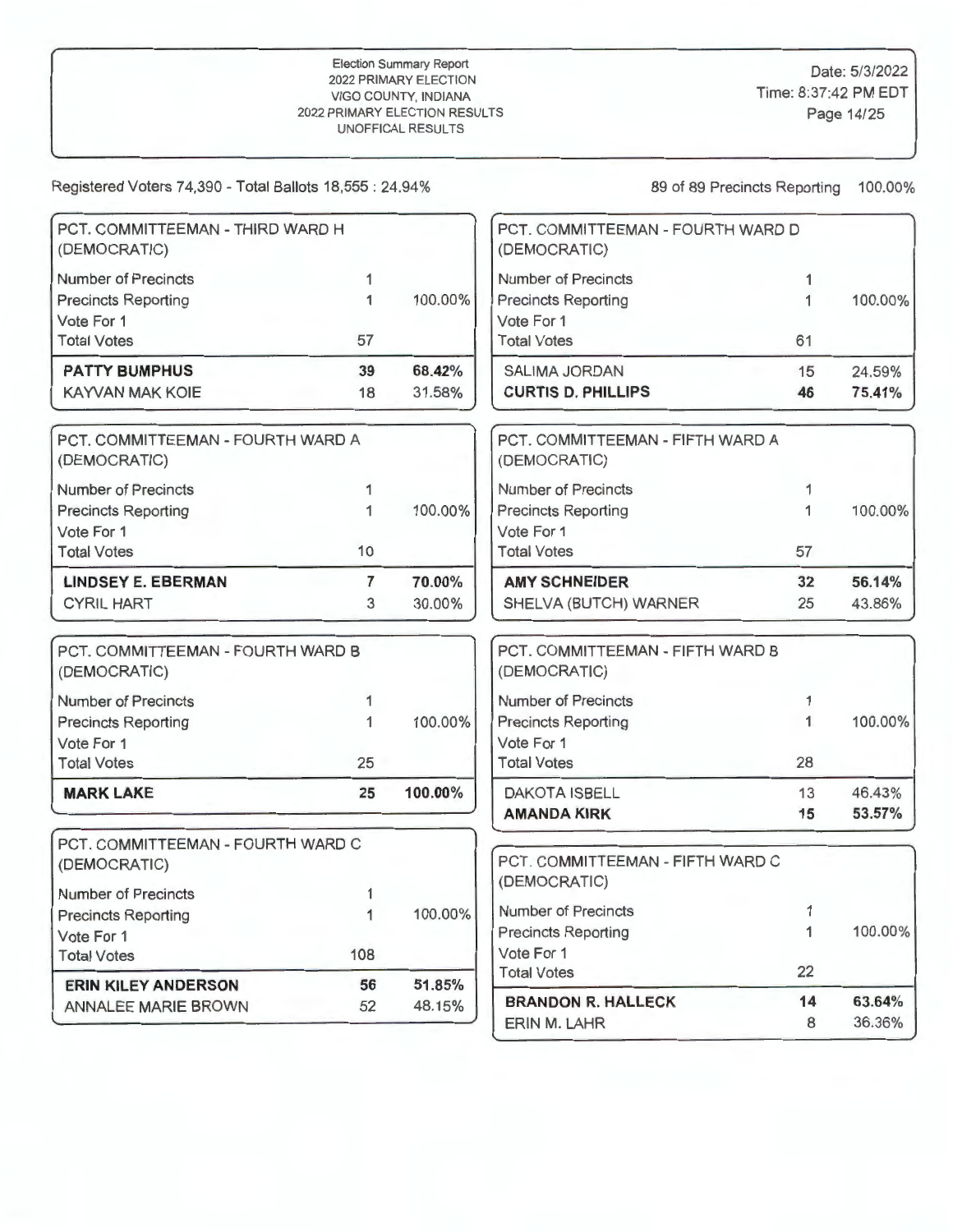| PCT. COMMITTEEMAN - FIFTH WARD D<br>(DEMOCRATIC) |     |         | PCT, COMMITTEEMAN - SIXTH WARD C<br>(DEMOCRATIC)   |     |         |
|--------------------------------------------------|-----|---------|----------------------------------------------------|-----|---------|
| Number of Precincts                              | 1   |         | Number of Precincts                                | 1   |         |
| <b>Precincts Reporting</b>                       | 1   | 100.00% | <b>Precincts Reporting</b>                         | 1   | 100.00% |
| Vote For 1                                       |     |         | Vote For 1                                         |     |         |
| <b>Total Votes</b>                               | 19  |         | <b>Total Votes</b>                                 | 139 |         |
| <b>BARBARA HOUSTON</b>                           | 10  | 52.63%  | <b>KARRUM J. NASSER</b>                            | 80  | 57.55%  |
| <b>SCHELIA ROMANELLY</b>                         | 9   | 47.37%  | EVA A. STEADMAN                                    | 59  | 42.45%  |
| PCT. COMMITTEEMAN - FIFTH WARD E<br>(DEMOCRATIC) |     |         | PCT, COMMITTEEMAN - SEVENTH WARD A<br>(DEMOCRATIC) |     |         |
| <b>Number of Precincts</b>                       | 1   |         | Number of Precincts                                | 1   |         |
| <b>Precincts Reporting</b>                       | 1   | 100.00% | <b>Precincts Reporting</b>                         | 1   | 100.00% |
| Vote For 1                                       |     |         | Vote For 1                                         |     |         |
| <b>Total Votes</b>                               | 148 |         | <b>Total Votes</b>                                 | 55  |         |
| <b>LUCY CHEW</b>                                 | 70  | 47.30%  | <b>DEANNA GRIFFIN</b>                              | 35  | 63.64%  |
| <b>CAROL E. NASSER</b>                           | 78  | 52.70%  | LEONARD (LENNIE) SNYDER                            | 20  | 36.36%  |
| PCT, COMMITTEEMAN - SIXTH WARD A<br>(DEMOCRATIC) |     |         | PCT. COMMITTEEMAN - SEVENTH WARD B<br>(DEMOCRATIC) |     |         |
| <b>Number of Precincts</b>                       | 1   |         | Number of Precincts                                | 1   |         |
| <b>Precincts Reporting</b>                       | 1   | 100.00% | <b>Precincts Reporting</b>                         | 1   | 100.00% |
| Vote For 1                                       |     |         | Vote For 1                                         |     |         |
| <b>Total Votes</b>                               | 147 |         | <b>Total Votes</b>                                 | 33  |         |
| <b>JAMES PETE CHALOS</b>                         | 92  | 62.59%  | HERMANUS L. (SCOTTY)                               | 14  | 42.42%  |
| L. RAIN LARIMER                                  | 55  | 37.41%  | <b>CARSON</b>                                      |     |         |
|                                                  |     |         | <b>CHAD SAPPINGFIELD</b>                           | 19  | 57.58%  |
| PCT. COMMITTEEMAN - SIXTH WARD B<br>(DEMOCRATIC) |     |         | PCT. COMMITTEEMAN - SEVENTH WARD C                 |     |         |
| Number of Precincts                              | 1.  |         | (DEMOCRATIC)                                       |     |         |
| <b>Precincts Reporting</b>                       | 1   | 100.00% | Number of Precincts                                | 1   |         |
| Vote For 1                                       |     |         | <b>Precincts Reporting</b>                         | 1   | 100.00% |
| <b>Total Votes</b>                               | 141 |         | Vote For 1                                         |     |         |
| <b>ERICK BEVERLY</b>                             | 56  | 39.72%  | <b>Total Votes</b>                                 | 53  |         |
| <b>CHERYL A. LOUDERMILK</b>                      | 85  | 60.28%  | <b>ADAM C. CHALOS</b>                              | 29  | 54.72%  |
|                                                  |     |         | <b>KENDA D. STANSIL</b>                            | 24  | 45.28%  |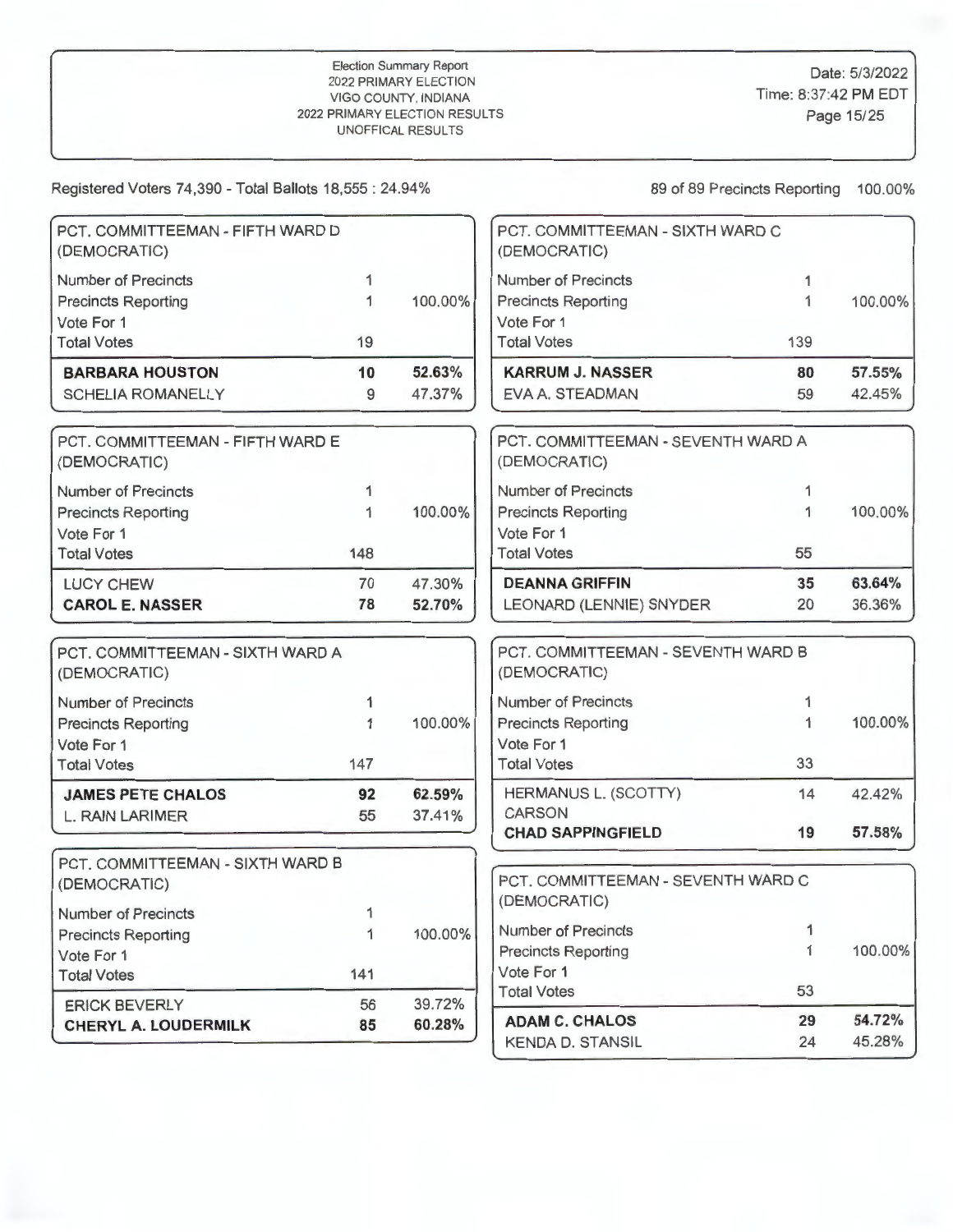| PCT, COMMITTEEMAN - SEVENTH WARD D<br>(DEMOCRATIC) |    |         | PCT. COMMITTEEMAN - EIGHTH WARD A<br>(DEMOCRATIC) |              |         |
|----------------------------------------------------|----|---------|---------------------------------------------------|--------------|---------|
| <b>Number of Precincts</b>                         | 1  |         | <b>Number of Precincts</b>                        | 1            |         |
| <b>Precincts Reporting</b>                         | 1  | 100.00% | <b>Precincts Reporting</b>                        | $\mathbf{1}$ | 100.00% |
| Vote For 1                                         |    |         | Vote For 1                                        |              |         |
| <b>Total Votes</b>                                 | 62 |         | <b>Total Votes</b>                                | 157          |         |
| ELIZABETH (LIZ) BROWN                              | 32 | 51.61%  | <b>PATRICIA ETLING</b>                            | 87           | 55.41%  |
| <b>ANGELA DECKER</b>                               | 30 | 48.39%  | <b>CONNIE WRIN</b>                                | 70           | 44.59%  |
| PCT, COMMITTEEMAN - SEVENTH WARD E<br>(DEMOCRATIC) |    |         | PCT. COMMITTEEMAN - EIGHTH WARD B<br>(DEMOCRATIC) |              |         |
| <b>Number of Precincts</b>                         | 1  |         | Number of Precincts                               | 1.           |         |
| <b>Precincts Reporting</b>                         | 1  | 100.00% | <b>Precincts Reporting</b>                        | 1            | 100.00% |
| Vote For 1                                         |    |         | Vote For 1                                        |              |         |
| <b>Total Votes</b>                                 | 56 |         | <b>Total Votes</b>                                | 102          |         |
| <b>EUGENE AKONS</b>                                | 6  | 10.71%  | <b>OLIVIA (CLAIRE) CRAIGMYLE</b>                  | 51           | 50.00%  |
| <b>KIM NORRIS</b>                                  | 50 | 89.29%  | ROBERT H. (BOB) LAWSON, JR.                       | 51           | 50.00%  |
| PCT. COMMITTEEMAN - SEVENTH WARD F<br>(DEMOCRATIC) |    |         | PCT. COMMITTEEMAN - EIGHTH WARD C<br>(DEMOCRATIC) |              |         |
| <b>Number of Precincts</b>                         | 1  |         | <b>Number of Precincts</b>                        | 1            |         |
| <b>Precincts Reporting</b>                         | 1  | 100.00% | <b>Precincts Reporting</b>                        | 1            | 100.00% |
| Vote For 1                                         |    |         | Vote For 1                                        |              |         |
| <b>Total Votes</b>                                 | 66 |         | <b>Total Votes</b>                                | 270          |         |
| <b>SEASHA HOLMAN</b>                               | 40 | 60.61%  | <b>DEBBIE KIRK-PETERS</b>                         | 127          | 47.04%  |
| JOHN D. LUNSFORD                                   | 26 | 39.39%  | <b>RICHARD SHAGLEY</b>                            | 143          | 52.96%  |
| PCT. COMMITTEEMAN - SEVENTH WARD G<br>(DEMOCRATIC) |    |         | PCT. COMMITTEEMAN - EIGHTH WARD D<br>(DEMOCRATIC) |              |         |
| <b>Number of Precincts</b>                         |    |         | Number of Precincts                               | $\mathbf{1}$ |         |
| <b>Precincts Reporting</b>                         | 1  | 100.00% | <b>Precincts Reporting</b>                        | $\mathbf{1}$ | 100.00% |
| Vote For 1                                         |    |         | Vote For 1                                        |              |         |
| <b>Total Votes</b>                                 | 90 |         | <b>Total Votes</b>                                | 111          |         |
| <b>KEVIN SCOTT AULER</b>                           | 35 | 38.89%  | MIKAEL (HANK) HENSLEY                             | 51           | 45.95%  |
| <b>LEAH MYERS</b>                                  | 55 | 61.11%  | <b>KANDACE G. HINTON</b>                          | 60           | 54.05%  |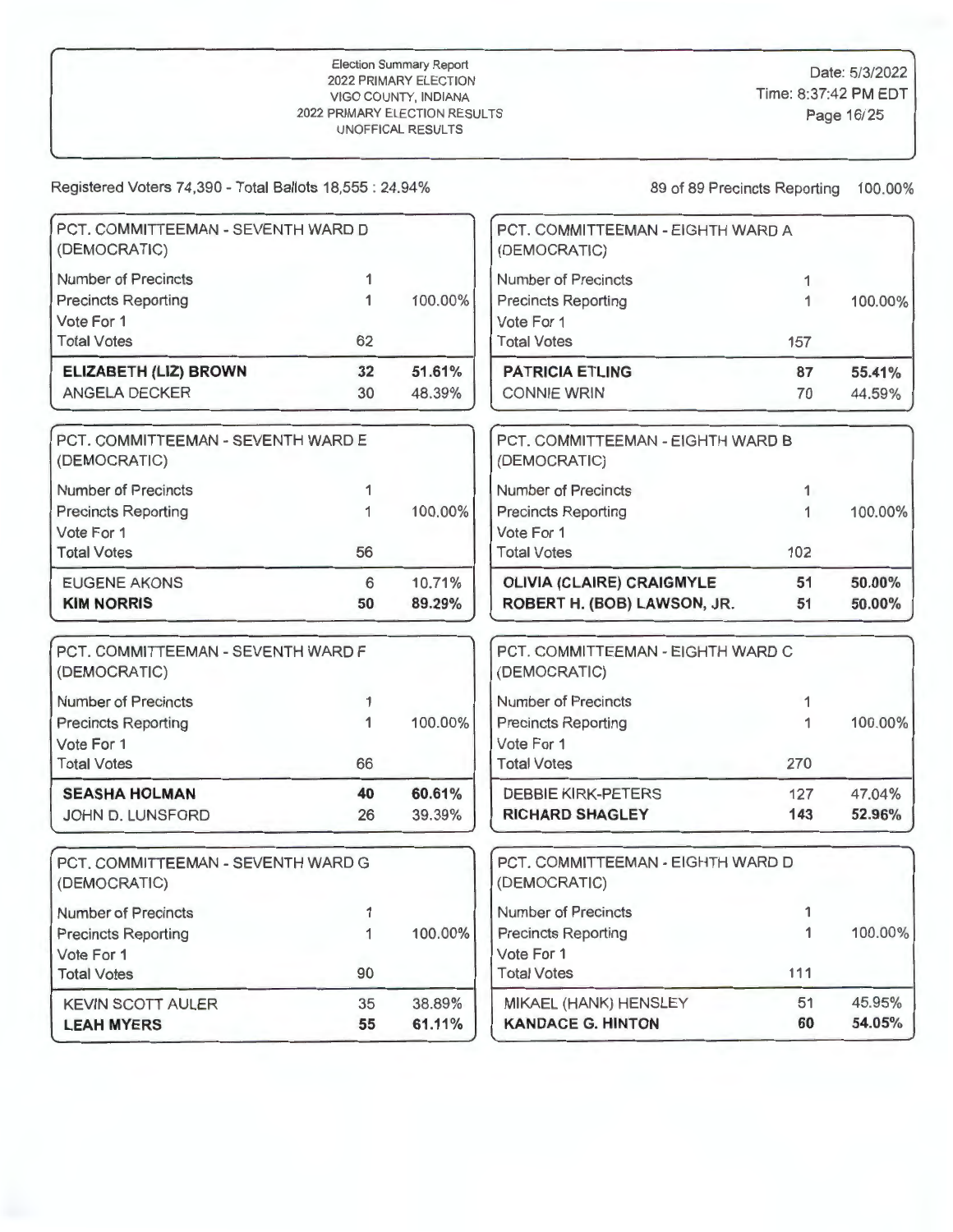| <b>Number of Precincts</b><br><b>Number of Precincts</b><br>1<br>1<br>1<br>1<br>100.00%<br><b>Precincts Reporting</b><br><b>Precincts Reporting</b><br>Vote For 1<br>Vote For 1<br><b>Total Votes</b><br>$\overline{7}$<br><b>Total Votes</b><br>69<br><b>LAURIE A. ELLIOTT</b><br>$\overline{7}$<br>49.28%<br>100.00%<br><b>TODD BOLAND</b><br>34<br>35<br>50.72%<br><b>JANA MISHLER</b><br>PCT. COMMITTEEMAN - NINTH WARD C<br>PCT, COMMITTEEMAN - EIGHTH WARD F<br>(DEMOCRATIC)<br>(DEMOCRATIC)<br><b>Number of Precincts</b><br>1<br><b>Number of Precincts</b><br>1<br><b>Precincts Reporting</b><br>1<br>1<br>100.00%<br><b>Precincts Reporting</b><br>Vote For 1<br><b>Total Votes</b><br>$\Omega$<br>167<br><b>Total Votes</b><br>NO CANDIDATE FILED<br>167<br>100.00%<br><b>CARLENE GRANT-SAKBUN</b><br>PCT, COMMITTEEMAN - NINTH WARD D<br>PCT, COMMITTEEMAN - EIGHTH WARD G<br>(DEMOCRATIC)<br>(DEMOCRATIC)<br><b>Number of Precincts</b><br>1<br><b>Number of Precincts</b><br>1<br>1<br><b>Precincts Reporting</b><br>100.00%<br>1<br><b>Precincts Reporting</b><br>Vote For 1<br>Vote For 1<br><b>Total Votes</b><br>122<br>129<br><b>Total Votes</b><br>28.69%<br>MICHAEL LECHNER<br>35<br>51.16%<br>66<br><b>DIANA AUGUSTINE</b><br>87<br>71.31%<br><b>AMANDA THOMPSON</b><br>63<br>48.84%<br>NANCY DEWEESE<br>PCT, COMMITTEEMAN - NINTH WARD E<br>PCT. COMMITTEEMAN - NINTH WARD A<br>(DEMOCRATIC)<br>(DEMOCRATIC)<br><b>Number of Precincts</b><br>1<br><b>Number of Precincts</b><br>1<br>100.00%<br>1<br><b>Precincts Reporting</b><br>$\overline{1}$<br>100.00%<br><b>Precincts Reporting</b><br>Vote For 1<br>74<br>Vote For 1<br><b>Total Votes</b><br>72<br><b>Total Votes</b><br>37.84%<br>28<br>ANDREW W. CONNER<br>47.22%<br>34<br><b>ERIC QUADE</b><br>46<br>62.16%<br><b>SUSAN TURNER</b> | PCT. COMMITTEEMAN - EIGHTH WARD E<br>(DEMOCRATIC) |    |        | PCT. COMMITTEEMAN - NINTH WARD B<br>(DEMOCRATIC) |         |
|------------------------------------------------------------------------------------------------------------------------------------------------------------------------------------------------------------------------------------------------------------------------------------------------------------------------------------------------------------------------------------------------------------------------------------------------------------------------------------------------------------------------------------------------------------------------------------------------------------------------------------------------------------------------------------------------------------------------------------------------------------------------------------------------------------------------------------------------------------------------------------------------------------------------------------------------------------------------------------------------------------------------------------------------------------------------------------------------------------------------------------------------------------------------------------------------------------------------------------------------------------------------------------------------------------------------------------------------------------------------------------------------------------------------------------------------------------------------------------------------------------------------------------------------------------------------------------------------------------------------------------------------------------------------------------------------------------------------------------------------------------------------------------------------------------------------|---------------------------------------------------|----|--------|--------------------------------------------------|---------|
|                                                                                                                                                                                                                                                                                                                                                                                                                                                                                                                                                                                                                                                                                                                                                                                                                                                                                                                                                                                                                                                                                                                                                                                                                                                                                                                                                                                                                                                                                                                                                                                                                                                                                                                                                                                                                        |                                                   |    |        |                                                  |         |
|                                                                                                                                                                                                                                                                                                                                                                                                                                                                                                                                                                                                                                                                                                                                                                                                                                                                                                                                                                                                                                                                                                                                                                                                                                                                                                                                                                                                                                                                                                                                                                                                                                                                                                                                                                                                                        |                                                   |    |        |                                                  | 100.00% |
|                                                                                                                                                                                                                                                                                                                                                                                                                                                                                                                                                                                                                                                                                                                                                                                                                                                                                                                                                                                                                                                                                                                                                                                                                                                                                                                                                                                                                                                                                                                                                                                                                                                                                                                                                                                                                        |                                                   |    |        |                                                  |         |
|                                                                                                                                                                                                                                                                                                                                                                                                                                                                                                                                                                                                                                                                                                                                                                                                                                                                                                                                                                                                                                                                                                                                                                                                                                                                                                                                                                                                                                                                                                                                                                                                                                                                                                                                                                                                                        |                                                   |    |        |                                                  |         |
|                                                                                                                                                                                                                                                                                                                                                                                                                                                                                                                                                                                                                                                                                                                                                                                                                                                                                                                                                                                                                                                                                                                                                                                                                                                                                                                                                                                                                                                                                                                                                                                                                                                                                                                                                                                                                        |                                                   |    |        |                                                  |         |
|                                                                                                                                                                                                                                                                                                                                                                                                                                                                                                                                                                                                                                                                                                                                                                                                                                                                                                                                                                                                                                                                                                                                                                                                                                                                                                                                                                                                                                                                                                                                                                                                                                                                                                                                                                                                                        |                                                   |    |        |                                                  |         |
|                                                                                                                                                                                                                                                                                                                                                                                                                                                                                                                                                                                                                                                                                                                                                                                                                                                                                                                                                                                                                                                                                                                                                                                                                                                                                                                                                                                                                                                                                                                                                                                                                                                                                                                                                                                                                        |                                                   |    |        |                                                  |         |
|                                                                                                                                                                                                                                                                                                                                                                                                                                                                                                                                                                                                                                                                                                                                                                                                                                                                                                                                                                                                                                                                                                                                                                                                                                                                                                                                                                                                                                                                                                                                                                                                                                                                                                                                                                                                                        |                                                   |    |        |                                                  |         |
|                                                                                                                                                                                                                                                                                                                                                                                                                                                                                                                                                                                                                                                                                                                                                                                                                                                                                                                                                                                                                                                                                                                                                                                                                                                                                                                                                                                                                                                                                                                                                                                                                                                                                                                                                                                                                        |                                                   |    |        |                                                  |         |
|                                                                                                                                                                                                                                                                                                                                                                                                                                                                                                                                                                                                                                                                                                                                                                                                                                                                                                                                                                                                                                                                                                                                                                                                                                                                                                                                                                                                                                                                                                                                                                                                                                                                                                                                                                                                                        |                                                   |    |        |                                                  | 100.00% |
|                                                                                                                                                                                                                                                                                                                                                                                                                                                                                                                                                                                                                                                                                                                                                                                                                                                                                                                                                                                                                                                                                                                                                                                                                                                                                                                                                                                                                                                                                                                                                                                                                                                                                                                                                                                                                        |                                                   |    |        |                                                  |         |
|                                                                                                                                                                                                                                                                                                                                                                                                                                                                                                                                                                                                                                                                                                                                                                                                                                                                                                                                                                                                                                                                                                                                                                                                                                                                                                                                                                                                                                                                                                                                                                                                                                                                                                                                                                                                                        |                                                   |    |        |                                                  |         |
|                                                                                                                                                                                                                                                                                                                                                                                                                                                                                                                                                                                                                                                                                                                                                                                                                                                                                                                                                                                                                                                                                                                                                                                                                                                                                                                                                                                                                                                                                                                                                                                                                                                                                                                                                                                                                        |                                                   |    |        |                                                  |         |
|                                                                                                                                                                                                                                                                                                                                                                                                                                                                                                                                                                                                                                                                                                                                                                                                                                                                                                                                                                                                                                                                                                                                                                                                                                                                                                                                                                                                                                                                                                                                                                                                                                                                                                                                                                                                                        |                                                   |    |        |                                                  |         |
|                                                                                                                                                                                                                                                                                                                                                                                                                                                                                                                                                                                                                                                                                                                                                                                                                                                                                                                                                                                                                                                                                                                                                                                                                                                                                                                                                                                                                                                                                                                                                                                                                                                                                                                                                                                                                        |                                                   |    |        |                                                  |         |
|                                                                                                                                                                                                                                                                                                                                                                                                                                                                                                                                                                                                                                                                                                                                                                                                                                                                                                                                                                                                                                                                                                                                                                                                                                                                                                                                                                                                                                                                                                                                                                                                                                                                                                                                                                                                                        |                                                   |    |        |                                                  |         |
|                                                                                                                                                                                                                                                                                                                                                                                                                                                                                                                                                                                                                                                                                                                                                                                                                                                                                                                                                                                                                                                                                                                                                                                                                                                                                                                                                                                                                                                                                                                                                                                                                                                                                                                                                                                                                        |                                                   |    |        |                                                  |         |
|                                                                                                                                                                                                                                                                                                                                                                                                                                                                                                                                                                                                                                                                                                                                                                                                                                                                                                                                                                                                                                                                                                                                                                                                                                                                                                                                                                                                                                                                                                                                                                                                                                                                                                                                                                                                                        |                                                   |    |        |                                                  | 100.00% |
|                                                                                                                                                                                                                                                                                                                                                                                                                                                                                                                                                                                                                                                                                                                                                                                                                                                                                                                                                                                                                                                                                                                                                                                                                                                                                                                                                                                                                                                                                                                                                                                                                                                                                                                                                                                                                        |                                                   |    |        |                                                  |         |
|                                                                                                                                                                                                                                                                                                                                                                                                                                                                                                                                                                                                                                                                                                                                                                                                                                                                                                                                                                                                                                                                                                                                                                                                                                                                                                                                                                                                                                                                                                                                                                                                                                                                                                                                                                                                                        |                                                   |    |        |                                                  |         |
|                                                                                                                                                                                                                                                                                                                                                                                                                                                                                                                                                                                                                                                                                                                                                                                                                                                                                                                                                                                                                                                                                                                                                                                                                                                                                                                                                                                                                                                                                                                                                                                                                                                                                                                                                                                                                        |                                                   |    |        |                                                  |         |
|                                                                                                                                                                                                                                                                                                                                                                                                                                                                                                                                                                                                                                                                                                                                                                                                                                                                                                                                                                                                                                                                                                                                                                                                                                                                                                                                                                                                                                                                                                                                                                                                                                                                                                                                                                                                                        |                                                   |    |        |                                                  |         |
|                                                                                                                                                                                                                                                                                                                                                                                                                                                                                                                                                                                                                                                                                                                                                                                                                                                                                                                                                                                                                                                                                                                                                                                                                                                                                                                                                                                                                                                                                                                                                                                                                                                                                                                                                                                                                        |                                                   |    |        |                                                  |         |
|                                                                                                                                                                                                                                                                                                                                                                                                                                                                                                                                                                                                                                                                                                                                                                                                                                                                                                                                                                                                                                                                                                                                                                                                                                                                                                                                                                                                                                                                                                                                                                                                                                                                                                                                                                                                                        |                                                   |    |        |                                                  |         |
|                                                                                                                                                                                                                                                                                                                                                                                                                                                                                                                                                                                                                                                                                                                                                                                                                                                                                                                                                                                                                                                                                                                                                                                                                                                                                                                                                                                                                                                                                                                                                                                                                                                                                                                                                                                                                        |                                                   |    |        |                                                  |         |
|                                                                                                                                                                                                                                                                                                                                                                                                                                                                                                                                                                                                                                                                                                                                                                                                                                                                                                                                                                                                                                                                                                                                                                                                                                                                                                                                                                                                                                                                                                                                                                                                                                                                                                                                                                                                                        |                                                   |    |        |                                                  |         |
|                                                                                                                                                                                                                                                                                                                                                                                                                                                                                                                                                                                                                                                                                                                                                                                                                                                                                                                                                                                                                                                                                                                                                                                                                                                                                                                                                                                                                                                                                                                                                                                                                                                                                                                                                                                                                        |                                                   |    |        |                                                  |         |
|                                                                                                                                                                                                                                                                                                                                                                                                                                                                                                                                                                                                                                                                                                                                                                                                                                                                                                                                                                                                                                                                                                                                                                                                                                                                                                                                                                                                                                                                                                                                                                                                                                                                                                                                                                                                                        |                                                   |    |        |                                                  |         |
|                                                                                                                                                                                                                                                                                                                                                                                                                                                                                                                                                                                                                                                                                                                                                                                                                                                                                                                                                                                                                                                                                                                                                                                                                                                                                                                                                                                                                                                                                                                                                                                                                                                                                                                                                                                                                        |                                                   |    |        |                                                  |         |
|                                                                                                                                                                                                                                                                                                                                                                                                                                                                                                                                                                                                                                                                                                                                                                                                                                                                                                                                                                                                                                                                                                                                                                                                                                                                                                                                                                                                                                                                                                                                                                                                                                                                                                                                                                                                                        |                                                   |    |        |                                                  |         |
|                                                                                                                                                                                                                                                                                                                                                                                                                                                                                                                                                                                                                                                                                                                                                                                                                                                                                                                                                                                                                                                                                                                                                                                                                                                                                                                                                                                                                                                                                                                                                                                                                                                                                                                                                                                                                        |                                                   |    |        |                                                  |         |
|                                                                                                                                                                                                                                                                                                                                                                                                                                                                                                                                                                                                                                                                                                                                                                                                                                                                                                                                                                                                                                                                                                                                                                                                                                                                                                                                                                                                                                                                                                                                                                                                                                                                                                                                                                                                                        | <b>JEREMY L. SHEEDER</b>                          | 38 | 52.78% |                                                  |         |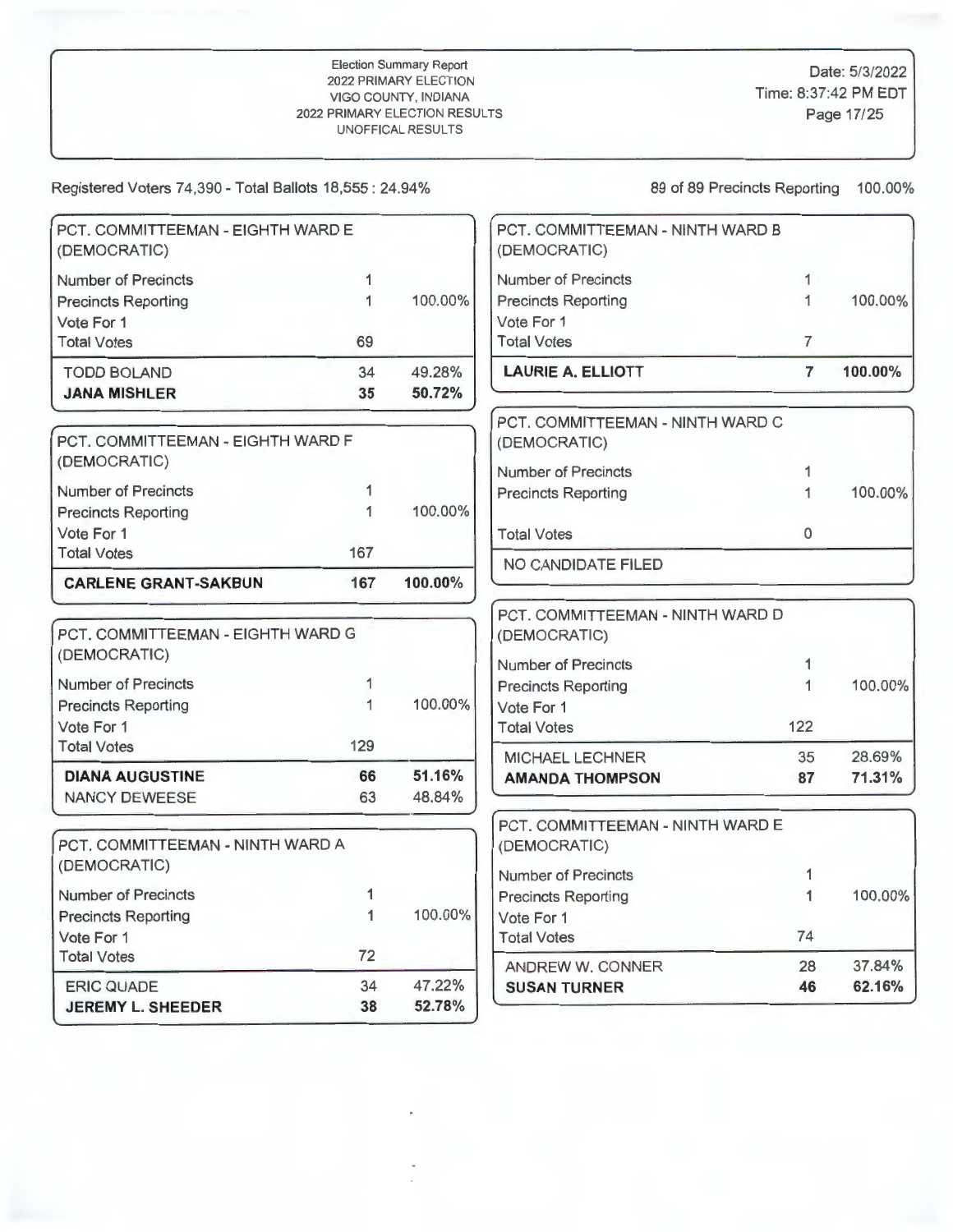Registered Voters 74,390 - Total Ballots 18,555 : 24.94% 89 89 89 Precincts Reporting 100.00%

**SCHOFFSTALL** 

Vote For 1

| <b>JENNIFER KIEFER</b><br><b>JOHN WRIGHT</b>     | 138<br>83 | 62.44%<br>37.56% | <b>AMY MIRANDA</b><br><b>BRIAN RUSSELL PAYNE</b>  | 33<br>20 | 62.26%<br>37.74% |
|--------------------------------------------------|-----------|------------------|---------------------------------------------------|----------|------------------|
| <b>Total Votes</b>                               | 221       |                  | Vote For 1<br><b>Total Votes</b>                  | 53       |                  |
| <b>Precincts Reporting</b><br>Vote For 1         |           | 100.00%          | <b>Precincts Reporting</b>                        |          | 100.00%          |
| <b>Number of Precincts</b>                       |           |                  | Number of Precincts                               |          |                  |
| PCT. COMMITTEEMAN - NINTH WARD F<br>(DEMOCRATIC) |           |                  | PCT. COMMITTEEMAN - HONEY CREEK A<br>(DEMOCRATIC) |          |                  |

| Vote For 1<br><b>Total Votes</b>                         | 184 |         | Vote For 1<br><b>Total Votes</b>                  | 119 |         |
|----------------------------------------------------------|-----|---------|---------------------------------------------------|-----|---------|
| <b>ROBIN CRUMRIN</b>                                     | 68  | 36.96%  | <b>CURTIS BODINE</b>                              | 48  | 40.34%  |
|                                                          |     |         |                                                   |     |         |
| <b>Number of Precincts</b><br><b>Precincts Reporting</b> |     | 100.00% | Number of Precincts<br><b>Precincts Reporting</b> |     | 100.00% |
| PCT. COMMITTEEMAN - NINTH WARD G<br>(DEMOCRATIC)         |     |         | PCT. COMMITTEEMAN - HONEY CREEK B<br>(DEMOCRATIC) |     |         |

| PCT. COMMITTEEMAN - FAYETTE A<br>(DEMOCRATIC) |     |         | PCT. COMMITTEEMAN - HONEY CREEK C<br>(DEMOCRATIC) |     |         |
|-----------------------------------------------|-----|---------|---------------------------------------------------|-----|---------|
| <b>Number of Precincts</b>                    |     |         | Number of Precincts                               |     |         |
| <b>Precincts Reporting</b>                    |     | 100.00% | <b>Precincts Reporting</b>                        |     | 100.00% |
| Vote For 1                                    |     |         | Vote For 1                                        |     |         |
| <b>Total Votes</b>                            | 134 |         | <b>Total Votes</b>                                | 155 |         |
| DAVID (DAVE) R. CROCKETT                      | 109 | 81.34%  | DAVID C. EWING                                    | 63  | 40.65%  |
| MARCIA (SKITZ) EVRARD                         | 25  | 18.66%  | <b>ALPA PATEL</b>                                 | 92  | 59.35%  |

| PCT. COMMITTEEMAN - FAYETTE B<br>(DEMOCRATIC)    |     |         | PCT. COMMITTEEMAN - HONEY CREEK D<br>(DEMOCRATIC) |    |         |
|--------------------------------------------------|-----|---------|---------------------------------------------------|----|---------|
| <b>Number of Precincts</b>                       |     |         | Number of Precincts                               |    |         |
| <b>Precincts Reporting</b>                       |     | 100.00% | <b>Precincts Reporting</b>                        |    | 100.00% |
| Vote For 1                                       |     |         | Vote For 1                                        |    |         |
| <b>Total Votes</b>                               | 156 |         | <b>Total Votes</b>                                | 96 |         |
| <b>KIMBERLY KIMBLER</b>                          | 53  | 33.97%  | <b>NELLIE L. SIMBOL</b>                           | 45 | 46.88%  |
| <b>PATRICIA A. (TRISH)</b><br><b>SCHOFFSTALL</b> | 103 | 66.03%  | <b>KIMBERLY (KIM) STEPHENSON</b>                  | 51 | 53.12%  |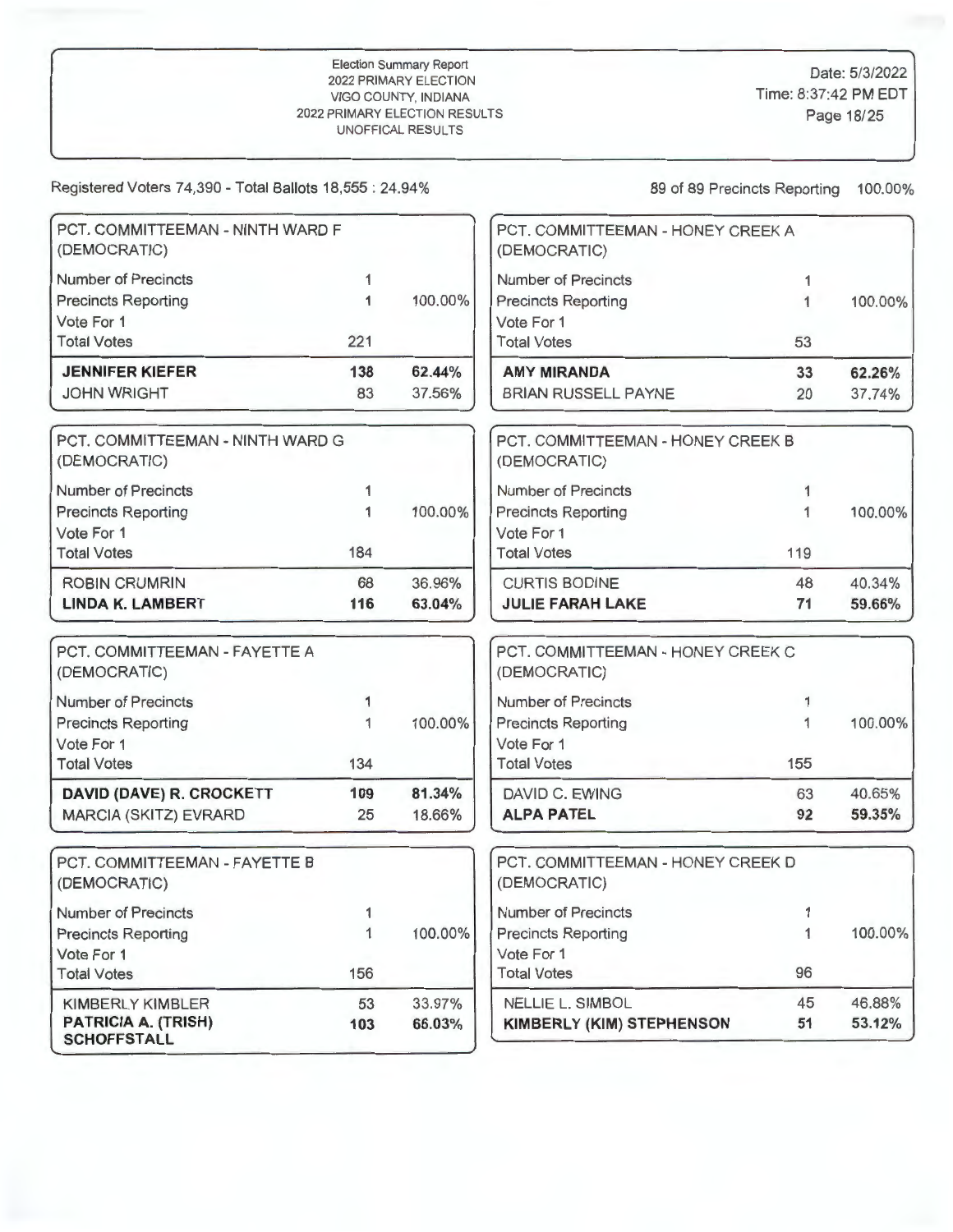| <b>CONNIE MILLER</b>                                     | 60     | 50.00%  | <b>LAURA MYLES</b>                                | 40           | 72.73%  |
|----------------------------------------------------------|--------|---------|---------------------------------------------------|--------------|---------|
| <b>KAL ELLIS</b>                                         | 60     | 50.00%  | <b>VERONICA CASTILLO-ROGERS</b>                   | 15           | 27.27%  |
| Vote For 1<br><b>Total Votes</b>                         | 120    |         | Vote For 1<br><b>Total Votes</b>                  | 55           |         |
| <b>Precincts Reporting</b>                               | 1      | 100.00% | <b>Precincts Reporting</b>                        | 1            | 100.00% |
| Number of Precincts                                      |        |         | Number of Precincts                               | $\mathbf{1}$ |         |
| PCT. COMMITTEEMAN - HONEY CREEK H<br>(DEMOCRATIC)        |        |         | PCT. COMMITTEEMAN - LOST CREEK B<br>(DEMOCRATIC)  |              |         |
| <b>DONNA L. WILLIAMS</b>                                 | 115    | 68.86%  | <b>HEATHER PATTERSON</b>                          | 124          | 78.98%  |
| RAYMOND T. THACKER                                       | 52     | 31.14%  | KATHERINE EC PARVIN                               | 33           | 21.02%  |
| Vote For 1<br><b>Total Votes</b>                         | 167    |         | Vote For 1<br><b>Total Votes</b>                  | 157          |         |
| <b>Number of Precincts</b><br><b>Precincts Reporting</b> | 1<br>1 | 100.00% | Number of Precincts<br><b>Precincts Reporting</b> | 1.<br>1      | 100.00% |
| PCT. COMMITTEEMAN - HONEY CREEK G<br>(DEMOCRATIC)        |        |         | PCT. COMMITTEEMAN - LOST CREEK A<br>(DEMOCRATIC)  |              |         |
| <b>AUTUMN DOWELL</b>                                     | 20     | 31.75%  | <b>JT JEFFRIES</b>                                | 46           | 31.51%  |
| <b>MARIA DAVID</b>                                       | 43     | 68.25%  | <b>BIONCA D. GAMBILL</b>                          | 100          | 68.49%  |
| Vote For 1<br><b>Total Votes</b>                         | 63     |         | Vote For 1<br><b>Total Votes</b>                  | 146          |         |
| <b>Precincts Reporting</b>                               | 1      | 100.00% | <b>Precincts Reporting</b>                        | 1            | 100.00% |
| <b>Number of Precincts</b>                               | 1      |         | Number of Precincts                               | 1            |         |
| PCT. COMMITTEEMAN - HONEY CREEK F<br>(DEMOCRATIC)        |        |         | PCT. COMMITTEEMAN - LINTON A<br>(DEMOCRATIC)      |              |         |
| <b>PAUL HUTCHINSON</b>                                   | 37     | 33.04%  | <b>KRISTEN SHEEHY</b>                             | 38           | 71.70%  |
| <b>KARLA HANSEN-SPEER</b>                                | 75     | 66.96%  | C. J. MALOOF                                      | 15           | 28.30%  |
| Vote For 1<br><b>Total Votes</b>                         | 112    |         | Vote For 1<br><b>Total Votes</b>                  | 53           |         |
| <b>Precincts Reporting</b>                               | 1      | 100.00% | <b>Precincts Reporting</b>                        | 1            | 100.00% |
| <b>Number of Precincts</b>                               | 1      |         | Number of Precincts                               | 1.           |         |
| PCT. COMMITTEEMAN - HONEY CREEK E<br>(DEMOCRATIC)        |        |         | PCT. COMMITTEEMAN - HONEY CREEK I<br>(DEMOCRATIC) |              |         |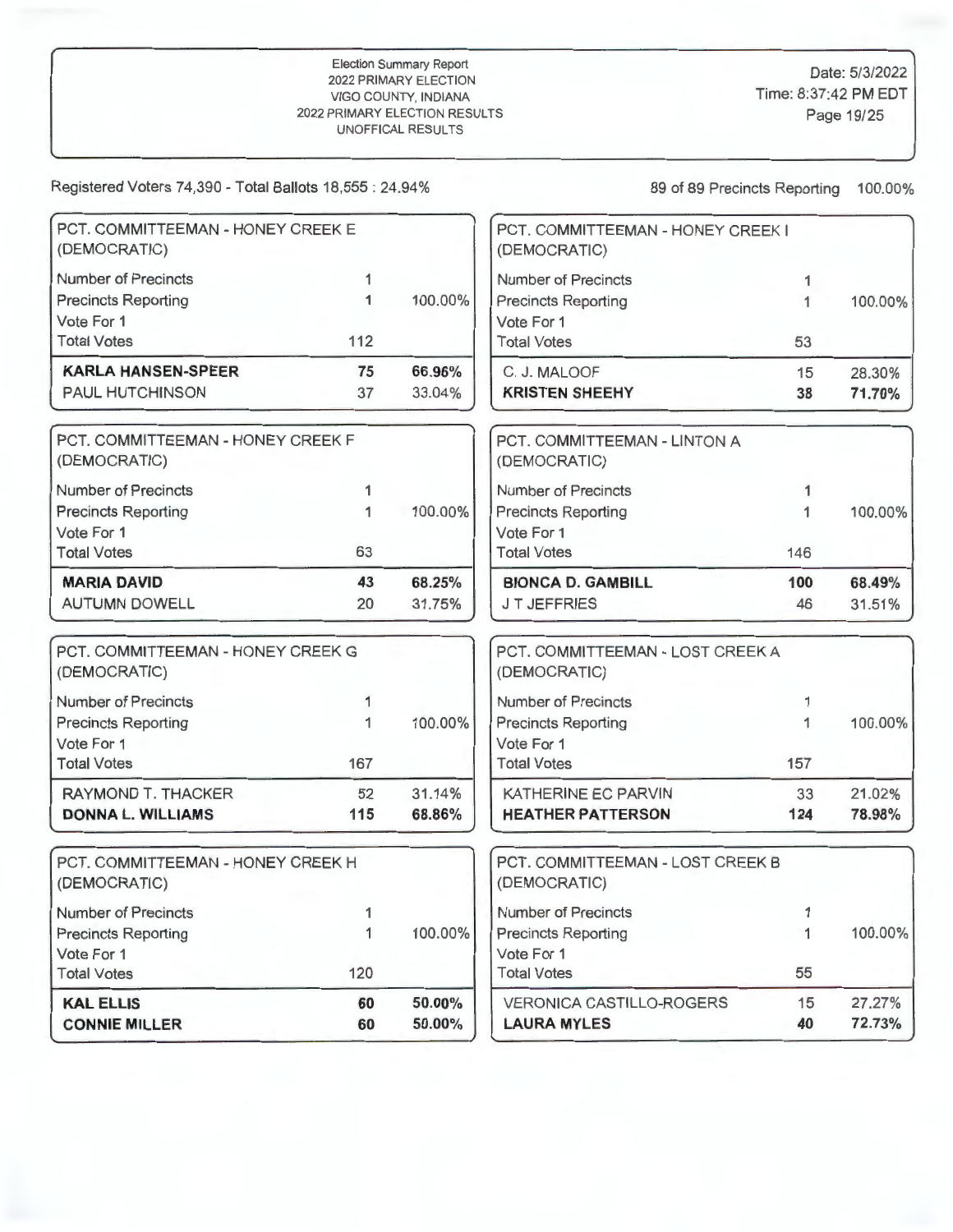| PCT. COMMITTEEMAN - LOST CREEK C<br>(DEMOCRATIC) |     |         | PCT. COMMITTEEMAN - OTTER CREEK A<br>(DEMOCRATIC) |     |         |
|--------------------------------------------------|-----|---------|---------------------------------------------------|-----|---------|
| <b>Number of Precincts</b>                       |     |         | <b>Number of Precincts</b>                        |     |         |
| <b>Precincts Reporting</b>                       |     | 100.00% | <b>Precincts Reporting</b>                        | 1   | 100.00% |
| Vote For 1                                       |     |         | Vote For 1                                        |     |         |
| <b>Total Votes</b>                               | 110 |         | <b>Total Votes</b>                                | 197 |         |
| <b>STACEY SHAHADEY SMITH</b>                     | 66  | 60.00%  | <b>STACY D. KILLION</b>                           | 125 | 63.45%  |
| <b>JORDAN TRACHTENBERG</b>                       | 44  | 40.00%  | <b>JOSHUA LOUDERMILK</b>                          | 72  | 36.55%  |
|                                                  |     |         |                                                   |     |         |
| PCT, COMMITTEEMAN - LOST CREEK D<br>(DEMOCRATIC) |     |         | PCT. COMMITTEEMAN - OTTER CREEK B<br>(DEMOCRATIC) |     |         |
| <b>Number of Precincts</b>                       |     |         | Number of Precincts                               |     |         |
| <b>Precincts Reporting</b>                       |     | 100.00% | <b>Precincts Reporting</b>                        |     | 100.00% |
| Vote For 1                                       |     |         | Vote For 1                                        |     |         |
| <b>Total Votes</b>                               | 178 |         | <b>Total Votes</b>                                | 154 |         |
| <b>SARAH KEARNS</b>                              | 124 | 69.66%  | JOHN M. HANLEY IV                                 | 73  | 47.40%  |
| <b>GREG MCCOY</b>                                | 54  | 30.34%  | ANDREW (ANDY) THEISZ                              | 81  | 52.60%  |
| PCT, COMMITTEEMAN - NEVINS A                     |     |         | PCT. COMMITTEEMAN - OTTER CREEK C                 |     |         |
| (DEMOCRATIC)                                     |     |         | (DEMOCRATIC)                                      |     |         |
| Number of Precincts                              |     |         | <b>Number of Precincts</b>                        |     |         |
| <b>Precincts Reporting</b>                       |     | 100.00% | <b>Precincts Reporting</b>                        |     | 100.00% |
| $\lambda$ $\lambda = \lambda - \lambda$          |     |         | $1/ab = E - d$                                    |     |         |

| Vote For 1<br><b>Total Votes</b> | 102 |        | Vote For 1<br>Total Votes         |    |        |
|----------------------------------|-----|--------|-----------------------------------|----|--------|
| KIM HOKE-LAWRENCE                | 45  | 44.12% | <b>CHERYL L. (CHERI) LOCKHART</b> | 42 | 57.53% |
| <b>MONICA (LYNN) VANHOOK</b>     | 57  | 55.88% | JACQUELINE PAYTON                 |    | 42.47% |

| <b>JOHN M. HANLEY III</b>                    | 82 | 100.00% | <b>KENNETH J. DEPASSE</b><br><b>JENNIFER TODD</b> | 49<br>60 |
|----------------------------------------------|----|---------|---------------------------------------------------|----------|
|                                              |    |         |                                                   |          |
| <b>Total Votes</b>                           | 82 |         | <b>Total Votes</b>                                | 109      |
| Vote For 1                                   |    |         | Vote For 1                                        |          |
| <b>Precincts Reporting</b>                   |    | 100.00% | <b>Precincts Reporting</b>                        |          |
| Number of Precincts                          |    |         | <b>Number of Precincts</b>                        |          |
| PCT, COMMITTEEMAN - NEVINS B<br>(DEMOCRATIC) |    |         | PCT. COMMITTEEMAN - OTTER CREEK D<br>(DEMOCRATIC) |          |

| PCT. COMMITTEEMAN - OTTER CREEK A<br>(DEMOCRATIC) |     |         |
|---------------------------------------------------|-----|---------|
| Number of Precincts                               |     |         |
| <b>Precincts Reporting</b>                        | 1   | 100.00% |
| Vote For 1                                        |     |         |
| <b>Total Votes</b>                                | 197 |         |
| <b>STACY D. KILLION</b>                           | 125 | 63.45%  |
| <b>JOSHUA LOUDERMILK</b>                          | 72  | 36.55%  |

| PCT. COMMITTEEMAN - OTTER CREEK B<br>(DEMOCRATIC) |     |         |
|---------------------------------------------------|-----|---------|
| Number of Precincts                               |     |         |
| <b>Precincts Reporting</b>                        |     | 100.00% |
| Vote For 1                                        |     |         |
| <b>Total Votes</b>                                | 154 |         |
| JOHN M. HANLEY IV                                 | 73  | 47.40%  |
| <b>ANDREW (ANDY) THEISZ</b>                       | 81  | 52.60%  |

| PCT. COMMITTEEMAN - OTTER CREEK C<br>(DEMOCRATIC) |    |         |
|---------------------------------------------------|----|---------|
| <b>Number of Precincts</b>                        |    |         |
| <b>Precincts Reporting</b>                        |    | 100.00% |
| Vote For 1                                        |    |         |
| <b>Total Votes</b>                                | 73 |         |
| CHERYL L. (CHERI) LOCKHART                        | 42 | 57.53%  |
| <b>JACQUELINE PAYTON</b>                          | 31 | 42.47%  |

| <b>JOHN M. HANLEY III</b>                    | 82 | 100.00% | <b>KENNETH J. DEPASSE</b><br><b>JENNIFER TODD</b> | 49<br>60 | 44.95%<br>55.05% |
|----------------------------------------------|----|---------|---------------------------------------------------|----------|------------------|
| <b>Total Votes</b>                           | 82 |         | <b>Total Votes</b>                                | 109      |                  |
| Vote For 1                                   |    |         | Vote For 1                                        |          |                  |
| <b>Precincts Reporting</b>                   |    | 100.00% | <b>Precincts Reporting</b>                        |          | 100.00%          |
| <b>Number of Precincts</b>                   |    |         | Number of Precincts                               |          |                  |
| PCT, COMMITTEEMAN - NEVINS B<br>(DEMOCRATIC) |    |         | PCT. COMMITTEEMAN - OTTER CREEK D<br>(DEMOCRATIC) |          |                  |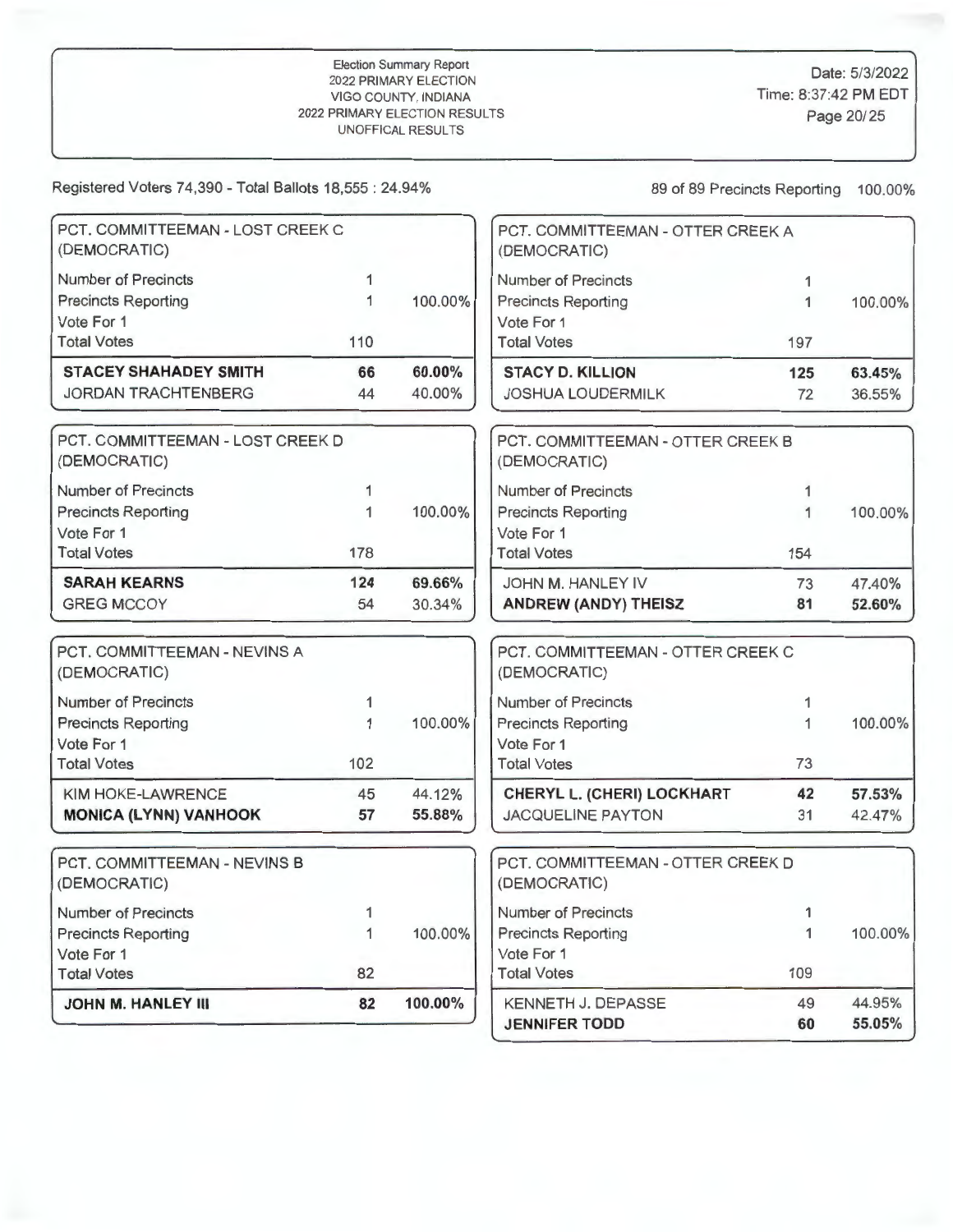Date: 5/3/2022 Time: 8:37:42 PM EDT Page 21/25

| <b>LISA PAUL</b>                                         | 47                           | 51.09%                       |                                                                    |              |         |
|----------------------------------------------------------|------------------------------|------------------------------|--------------------------------------------------------------------|--------------|---------|
| NORM CHEESMAN                                            | 45                           | 48.91%                       | <b>RITA BURNS SENSEMAN</b>                                         | 98           | 100.00% |
| <b>Total Votes</b>                                       | 92                           |                              | <b>Total Votes</b>                                                 | 98           |         |
| Vote For 1                                               |                              |                              | Vote For 1                                                         |              |         |
| <b>Number of Precincts</b><br><b>Precincts Reporting</b> | $\mathbf{1}$<br>$\mathbf{1}$ | 100.00%                      | <b>Precincts Reporting</b>                                         | 1            | 100.00% |
| PCT. COMMITTEEMAN - PIERSON A<br>(DEMOCRATIC)            |                              |                              | PCT. COMMITTEEMAN - RILEY B<br>(DEMOCRATIC)<br>Number of Precincts | 1            |         |
|                                                          |                              |                              |                                                                    |              |         |
| <b>DAVID RIESENBECK</b>                                  | 42                           | 35.00%                       | <b>LAUREN ARNOLD</b>                                               | 150          | 100.00% |
| <b>STEPHANIE L. ISBELL</b>                               | 78                           | 65.00%                       | <b>Total Votes</b>                                                 | 150          |         |
| <b>Total Votes</b>                                       | 120                          |                              | Vote For 1                                                         |              |         |
| Vote For 1                                               |                              |                              | <b>Precincts Reporting</b>                                         | 1            | 100.00% |
| <b>Number of Precincts</b><br><b>Precincts Reporting</b> | 1<br>1                       | 100.00%                      | Number of Precincts                                                | 1            |         |
| PCT. COMMITTEEMAN - OTTER CREEK G<br>(DEMOCRATIC)        |                              |                              | PCT. COMMITTEEMAN - RILEY A<br>(DEMOCRATIC)                        |              |         |
|                                                          |                              |                              | <b>CONNIE K. SPEER</b>                                             | 57           | 71.25%  |
| <b>VALERIE A. STAPLETON</b>                              | 66                           | 61.68%                       | EDWARD (EDDIE) NASSER                                              | 23           | 28.75%  |
| ROBERTA (ROBBIE) PIPER                                   | 41                           | <b>Total Votes</b><br>38.32% |                                                                    | 80           |         |
| <b>Total Votes</b>                                       | 107                          |                              | Vote For 1                                                         |              |         |
| Vote For 1                                               |                              |                              | <b>Precincts Reporting</b>                                         | $\mathbf{1}$ | 100.00% |
| <b>Number of Precincts</b><br><b>Precincts Reporting</b> | 1<br>$\mathbf{1}$            | 100.00%                      | (DEMOCRATIC)<br><b>Number of Precincts</b>                         | 1            |         |
| PCT. COMMITTEEMAN - OTTER CREEK F<br>(DEMOCRATIC)        |                              |                              | PCT, COMMITTEEMAN - PRAIRIETON A                                   |              |         |
|                                                          |                              |                              | <b>LORI MANLEY</b>                                                 | 33           | 49.25%  |
| NO CANDIDATE FILED                                       |                              |                              | <b>CONNIE L. BAILEY</b>                                            | 34           | 50.75%  |
| <b>Total Votes</b>                                       | $\mathbf{0}$                 |                              | Vote For 1<br><b>Total Votes</b>                                   | 67           |         |
| <b>Precincts Reporting</b>                               | $\mathbf{1}$                 | 100.00%                      | <b>Precincts Reporting</b>                                         | $\mathbf{1}$ | 100.00% |
| <b>Number of Precincts</b>                               | 1                            |                              | <b>Number of Precincts</b>                                         | $\mathbf{1}$ |         |
| PCT. COMMITTEEMAN - OTTER CREEK E<br>(DEMOCRATIC)        |                              |                              | PCT. COMMITTEEMAN - PRAIRIE CREEK A<br>(DEMOCRATIC)                |              |         |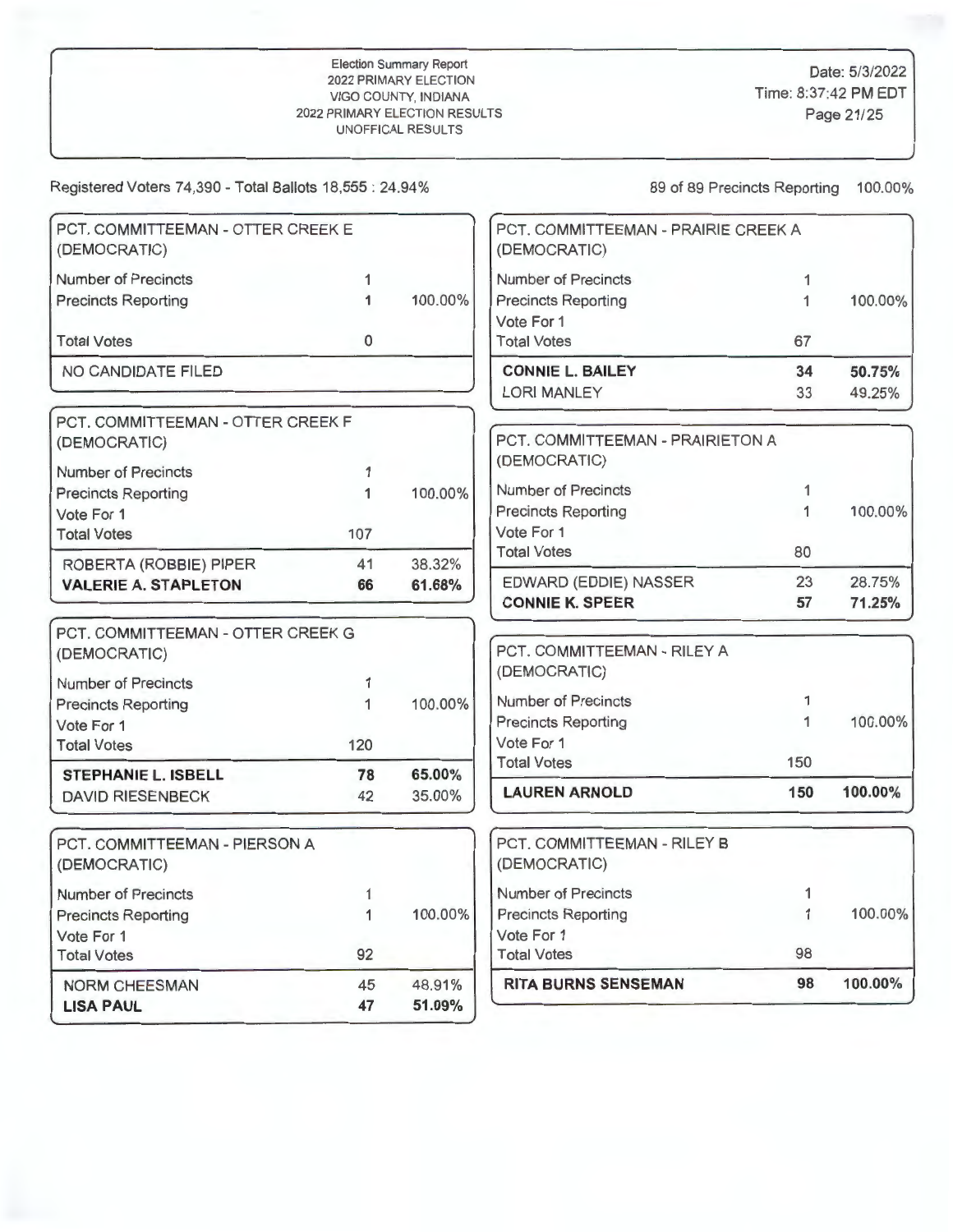| PCT. COMMITTEEMAN - SUGAR CREEK A<br>(DEMOCRATIC) |              |         | PCT. COMMITTEEMAN - SUGAR CREEK E<br>(DEMOCRATIC) |     |         |
|---------------------------------------------------|--------------|---------|---------------------------------------------------|-----|---------|
| <b>Number of Precincts</b>                        | 1            |         | <b>Number of Precincts</b>                        | 1   |         |
| <b>Precincts Reporting</b>                        | $\mathbf{1}$ | 100.00% | <b>Precincts Reporting</b>                        | 1   | 100.00% |
| Vote For 1                                        |              |         | Vote For 1                                        |     |         |
| <b>Total Votes</b>                                | 176          |         | <b>Total Votes</b>                                | 162 |         |
| <b>JAMES M. (JIM) CHRISMAN</b>                    | 110          | 62.50%  | <b>ALICE M. QUINLAN</b>                           | 116 | 71.60%  |
| STEVEN M. SHAFFER                                 | 66           | 37.50%  | <b>KIM WORLAND</b>                                | 46  | 28.40%  |
| PCT. COMMITTEEMAN - SUGAR CREEK B<br>(DEMOCRATIC) |              |         | PCT. COMMITTEEMAN - SUGAR CREEK F<br>(DEMOCRATIC) |     |         |
| <b>Number of Precincts</b>                        | 1            |         | <b>Number of Precincts</b>                        | 1   |         |
| <b>Precincts Reporting</b>                        | 1            | 100.00% | <b>Precincts Reporting</b>                        | 1   | 100.00% |
| Vote For 1                                        |              |         | Vote For 1                                        |     |         |
| <b>Total Votes</b>                                | 75           |         | <b>Total Votes</b>                                | 109 |         |
| <b>JASON R. ELKINS</b>                            | 26           | 34.67%  | <b>DAVID ELKINS</b>                               | 69  | 63.30%  |
| <b>JODY ROACH</b>                                 | 49           | 65.33%  | SAVANNAH STRANAHAN-LEE                            | 40  | 36.70%  |
| PCT, COMMITTEEMAN - SUGAR CREEK C<br>(DEMOCRATIC) |              |         | <b>DEM SCD - FIRST WARD</b><br>(DEMOCRATIC)       |     |         |
| <b>Number of Precincts</b>                        | 1            |         | Number of Precincts                               | 4   |         |
| <b>Precincts Reporting</b>                        | $\mathbf{1}$ | 100.00% | <b>Precincts Reporting</b>                        | 4   | 100.00% |
| Vote For 1                                        |              |         | Vote For 2                                        |     |         |
| <b>Total Votes</b>                                | 143          |         | <b>Total Votes</b>                                | 194 |         |
| <b>JAMES W. (JIM) BRAMBLE</b>                     | 108          | 75.52%  | <b>KYLIE CARRITHERS</b>                           | 194 | 100.00% |
| TIMOTHY M. DOTY II                                | 35           | 24.48%  |                                                   |     |         |
| PCT. COMMITTEEMAN - SUGAR CREEK D                 |              |         | DEM SCD - SECOND WARD<br>(DEMOCRATIC)             |     |         |
| (DEMOCRATIC)                                      |              |         | <b>Number of Precincts</b>                        | 6   |         |
| Number of Precincts                               | 1            |         | <b>Precincts Reporting</b>                        | 6   | 100.00% |
| <b>Precincts Reporting</b>                        | 1            | 100.00% | Vote For 1                                        |     |         |
| Vote For 1                                        |              |         | <b>Total Votes</b>                                | 259 |         |
| <b>Total Votes</b>                                | 156          |         | <b>HEATHER HINDLE</b>                             | 259 | 100.00% |
| <b>JESSICA ATTERSON</b>                           | 91           | 58.33%  |                                                   |     |         |
| GARY COUCH, JR.                                   | 65           | 41.67%  |                                                   |     |         |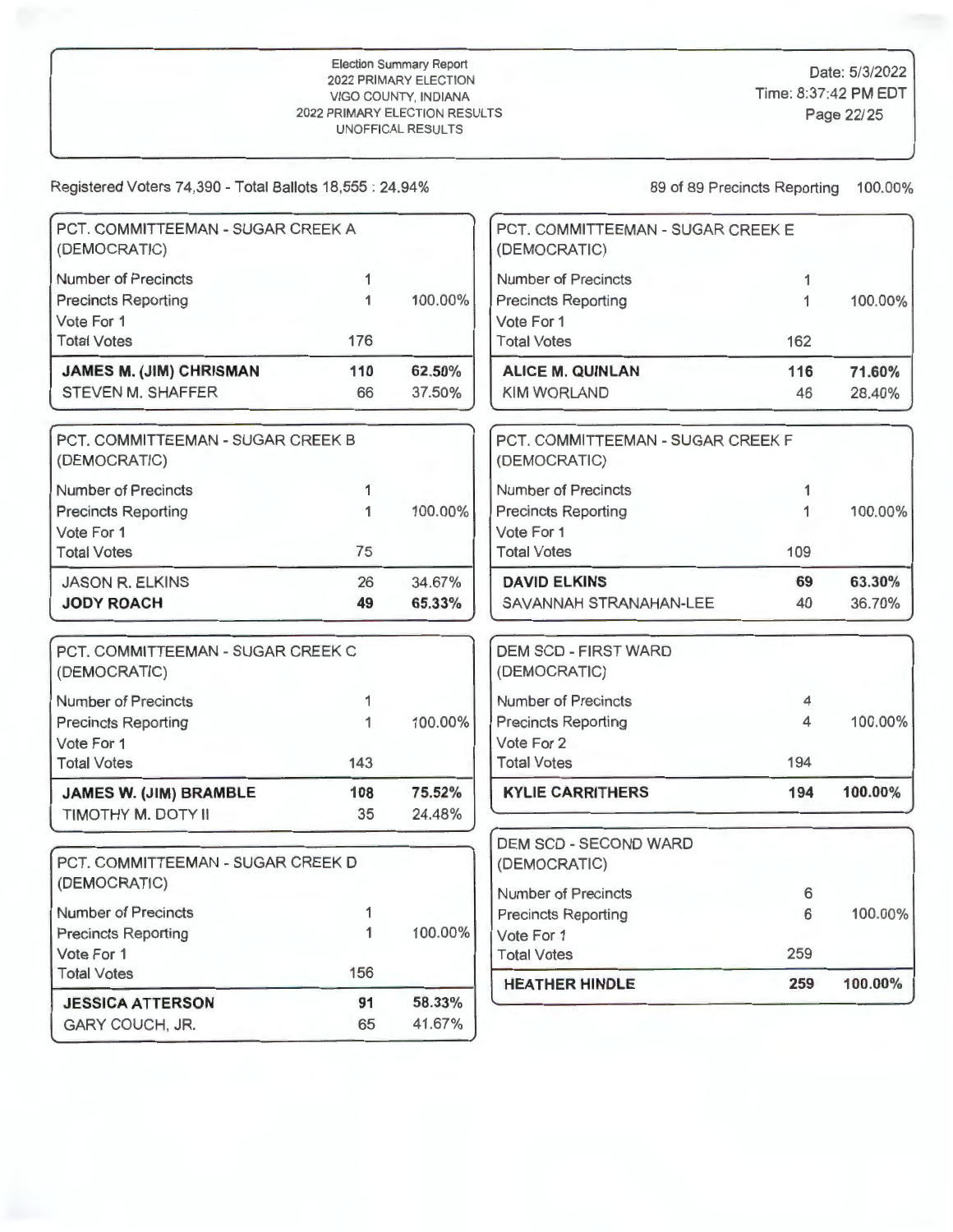# Election Summary Report Date: 5/3/2022<br>
2022 PRIMARY ELECTION<br>
VIGO COUNTY INDIANA VIGO COUNTY INDIANA VIGO COUNTY, INDIANA Time: 8:37:42 PM E<br>PRIMARY ELECTION RESULTS PRIMARY FUECTION RESULTS 2022 PRIMARY ELECTION RESULTS UNOFFICAL RESULTS

Registered Voters 74,390 - Total Ballots 18,555 : 24.94% 89 89 89 96 89 Precincts Reporting 100.00%

| <b>DEM SCD - THIRD WARD</b><br>(DEMOCRATIC) |         |         | <b>DEM SCD - SEVENTH WARD</b><br>(DEMOCRATIC) |                |         |
|---------------------------------------------|---------|---------|-----------------------------------------------|----------------|---------|
| <b>Number of Precincts</b>                  | 8       |         | <b>Number of Precincts</b>                    | $\overline{7}$ |         |
| <b>Precincts Reporting</b>                  | 8       | 100.00% | <b>Precincts Reporting</b>                    | $\overline{7}$ | 100.00% |
| Vote For 2                                  |         |         | Vote For 2                                    |                |         |
| <b>Total Votes</b>                          | 1,221   |         | <b>Total Votes</b>                            | 384            |         |
| <b>MARTHA CROSSEN</b>                       | 444     | 36.36%  | <b>CHRISTOPHER WILLIAM</b>                    | 384            | 100.00% |
| <b>DAVID HOOPINGARNER</b>                   | 211     | 17.28%  | <b>WALKER</b>                                 |                |         |
| NANCY L. HOOPINGARNER                       | 213     | 17.44%  |                                               |                |         |
| <b>CRYSTAL M. REYNOLDS</b>                  | 353     | 28.91%  | <b>DEM SCD - EIGHTH WARD</b>                  |                |         |
|                                             |         |         | (DEMOCRATIC)                                  |                |         |
| <b>DEM SCD - FOURTH WARD</b>                |         |         | <b>Number of Precincts</b>                    | $\overline{7}$ |         |
| (DEMOCRATIC)                                |         |         | <b>Precincts Reporting</b>                    | $\overline{7}$ | 100.00% |
| <b>Number of Precincts</b>                  | 4       |         | Vote For 2                                    |                |         |
| <b>Precincts Reporting</b>                  | 4       | 100.00% | <b>Total Votes</b>                            | 1,535          |         |
| Vote For 1                                  |         |         | <b>TAMMY BOLAND</b>                           | 848            | 55.24%  |
| <b>Total Votes</b>                          | 198     |         | <b>TODD BOLAND</b>                            | 687            | 44.76%  |
| <b>ERIN KILEY ANDERSON</b>                  | 72      | 36.36%  |                                               |                |         |
| LINDSEY E. EBERMAN                          | 49      | 24.75%  | <b>DEM SCD - NINTH WARD</b>                   |                |         |
| <b>CURTIS D. PHILLIPS</b>                   | 77      | 38.89%  | (DEMOCRATIC)                                  |                |         |
|                                             |         |         | <b>Number of Precincts</b>                    | $\overline{7}$ |         |
| <b>DEM SCD - FIFTH WARD</b>                 |         |         | <b>Precincts Reporting</b>                    | $\overline{7}$ | 100.00% |
| (DEMOCRATIC)                                |         |         | Vote For 1                                    |                |         |
|                                             |         |         | <b>Total Votes</b>                            | 609            |         |
| <b>Number of Precincts</b>                  | 5       |         |                                               | 609            | 100.00% |
| <b>Precincts Reporting</b>                  | 5       | 100.00% | <b>ROBIN CRUMRIN</b>                          |                |         |
| Vote For 2<br><b>Total Votes</b>            | 353     |         |                                               |                |         |
|                                             |         |         | DEM SCD - FAYETTE TOWNSHIP                    |                |         |
| <b>SCHELIA ROMANELLY</b>                    | 140     | 39.66%  | (DEMOCRATIC)                                  |                |         |
| <b>AMY SCHNEIDER</b>                        | 213     | 60.34%  | <b>Number of Precincts</b>                    | 2              |         |
|                                             |         |         | <b>Precincts Reporting</b>                    | $\overline{2}$ | 100.00% |
| <b>DEM SCD - SIXTH WARD</b>                 |         |         | Vote For 2                                    |                |         |
| (DEMOCRATIC)                                |         |         | <b>Total Votes</b>                            | 209            |         |
| <b>Number of Precincts</b>                  | 3       |         | <b>MARCIA (SKITZ) EVRARD</b>                  | 209            | 100.00% |
| <b>Precincts Reporting</b>                  | 3       | 100.00% |                                               |                |         |
| Vote For 2                                  |         |         |                                               |                |         |
| <b>Total Votes</b>                          | $621 -$ |         |                                               |                |         |
| <b>ERICK BEVERLY</b>                        | 238     | 38.33%  |                                               |                |         |
| <b>DOROTHY LARIMER</b>                      | 240     | 38.65%  |                                               |                |         |
| L. RAIN LARIMER                             | 143     | 23.03%  |                                               |                |         |

| <b>DEM SCD - SEVENTH WARD</b><br>(DEMOCRATIC) |                |         |
|-----------------------------------------------|----------------|---------|
| <b>Number of Precincts</b>                    | 7              |         |
| <b>Precincts Reporting</b>                    | $\overline{7}$ | 100.00% |
| Vote For 2                                    |                |         |
| <b>Total Votes</b>                            | 384            |         |
| <b>CHRISTOPHER WILLIAM</b><br><b>WALKER</b>   | 384            | 100.00% |
| <b>DEM SCD - EIGHTH WARD</b><br>(DEMOCRATIC)  |                |         |
| <b>Number of Precincts</b>                    | 7              |         |
| <b>Precincts Reporting</b>                    | 7              | 100.00% |
| Vote For 2                                    |                |         |
| <b>Total Votes</b>                            | 1,535          |         |
| <b>TAMMY BOLAND</b>                           | 848            | 55.24%  |
| <b>TODD BOLAND</b>                            | 687            | 44.76%  |
| <b>DEM SCD - NINTH WARD</b><br>(DEMOCRATIC)   |                |         |
| <b>Number of Precincts</b>                    | 7              |         |
| <b>Precincts Reporting</b><br>Vote For 1      | 7              | 100.00% |
| <b>Total Votes</b>                            | 609            |         |
| <b>ROBIN CRUMRIN</b>                          | 609            | 100.00% |
|                                               |                |         |
| DEM SCD - FAYETTE TOWNSHIP<br>(DEMOCRATIC)    |                |         |
| <b>Number of Precincts</b>                    | 2              |         |
| <b>Precincts Reporting</b>                    | $\overline{2}$ | 100.00% |
| Vote For 2<br><b>Total Votes</b>              | 209            |         |
|                                               |                |         |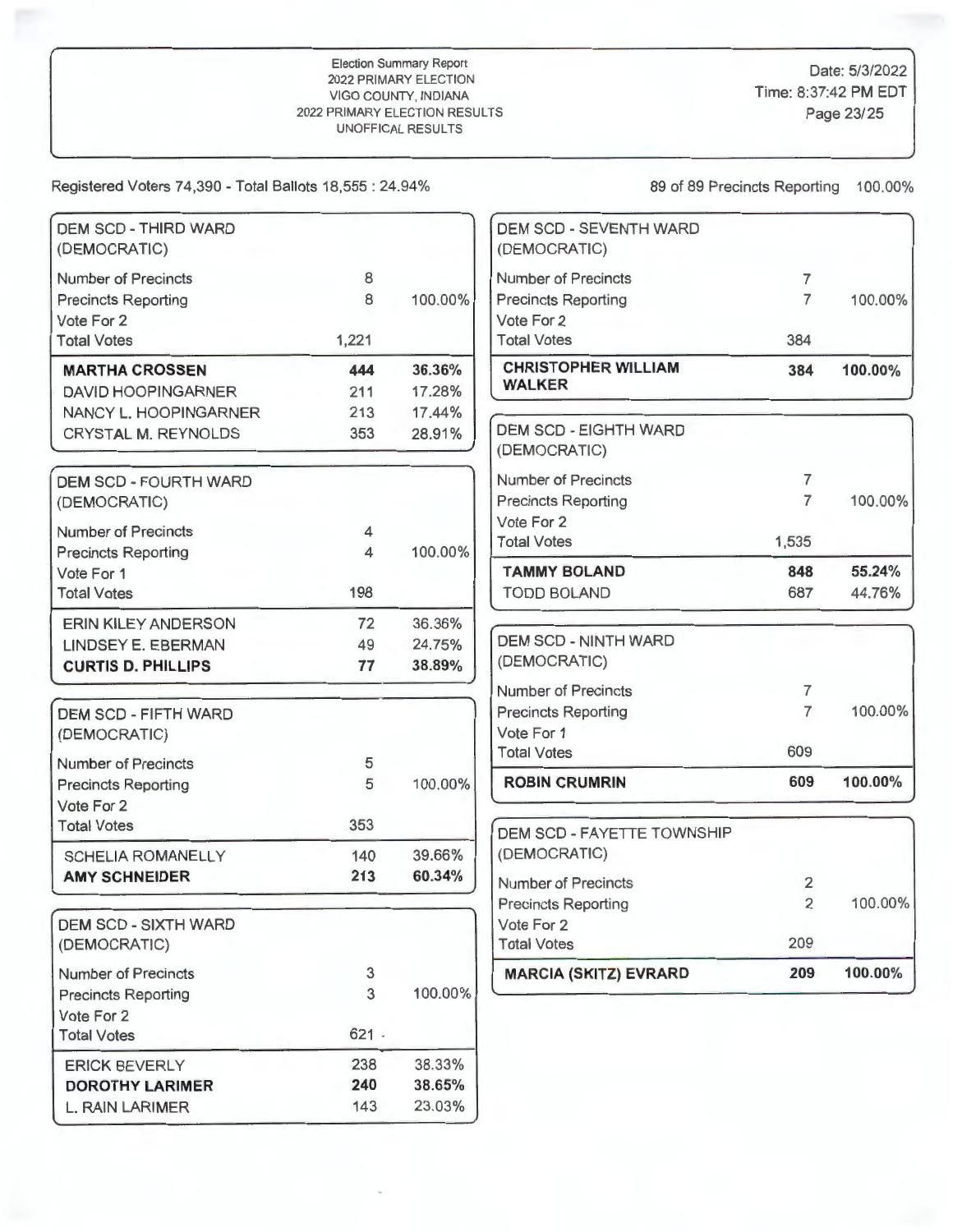| <b>JOHN M. HANLEY III</b>                                | 180            | 100.00% | <b>WILLIAM (BILL) VERDEYEN</b>                  | 250            | 100.00% |
|----------------------------------------------------------|----------------|---------|-------------------------------------------------|----------------|---------|
| <b>Total Votes</b>                                       | 180            |         | <b>Total Votes</b>                              | 250            |         |
| Vote For 2                                               |                |         | Vote For 1                                      |                |         |
| <b>Precincts Reporting</b>                               | $\overline{2}$ | 100.00% | <b>Precincts Reporting</b>                      | $\overline{2}$ | 100.00% |
| <b>Number of Precincts</b>                               | $\overline{2}$ |         | <b>Number of Precincts</b>                      | 2              |         |
| <b>DEM SCD - NEVINS TOWNSHIP</b><br>(DEMOCRATIC)         |                |         | <b>DEM SCD - RILEY TOWNSHIP</b><br>(DEMOCRATIC) |                |         |
| JORDAN TRACHTENBERG                                      | 275            | 43.24%  | <b>CONNIE K. SPEER</b>                          | 75             | 100.00% |
| <b>VERONICA CASTILLO-ROGERS</b>                          | 361            | 56.76%  | <b>Total Votes</b>                              | 75             |         |
| <b>Total Votes</b>                                       | 636            |         | Vote For 1                                      |                |         |
| Vote For 2                                               |                |         | <b>Precincts Reporting</b>                      | $\mathbf{1}$   | 100.00% |
| <b>Number of Precincts</b><br><b>Precincts Reporting</b> | 4<br>4         | 100.00% | (DEMOCRATIC)<br><b>Number of Precincts</b>      | 1              |         |
| DEM SCD - LOST CREEK TOWNSHIP<br>(DEMOCRATIC)            |                |         | <b>DEM SCD - PRAIRIETON TOWNSHIPS</b>           |                |         |
|                                                          |                |         | NO CANDIDATE FILED                              |                |         |
| <b>BIONCA D. GAMBILL</b>                                 | 197            | 100.00% | $\mathbf{0}$<br><b>Total Votes</b>              |                |         |
| Vote For 1<br><b>Total Votes</b>                         | 197            |         | <b>Precincts Reporting</b>                      | 1              | 100.00% |
| <b>Precincts Reporting</b>                               | $\overline{2}$ | 100.00% | <b>Number of Precincts</b>                      | 1              |         |
| <b>Number of Precincts</b>                               | $\overline{2}$ |         | (DEMOCRATIC)                                    |                |         |
| DEM SCD - LINTON / PIERSON TOWNSHIPS<br>(DEMOCRATIC)     |                |         | <b>DEM SCD - PRAIRIE CREEK TOWNSHIP</b>         |                |         |
|                                                          |                |         | <b>JACQUELINE PAYTON</b>                        | 231            | 15.13%  |
| <b>RAYMOND T. THACKER</b>                                | 412            | 29.24%  | <b>STACY D. KILLION</b>                         | 459            | 30.06%  |
| <b>CHASE MEEHAN</b>                                      | 409            | 29.03%  | KENNETH J. DEPASSE                              | 355            | 23.25%  |
| <b>AUTUMN DOWELL</b>                                     | 588            | 41.73%  | <b>MARIE BELZILE THEISZ</b>                     | 482            | 31.57%  |
| <b>Total Votes</b>                                       | 1,409          |         | <b>Total Votes</b>                              | 1,527          |         |
| Vote For 2                                               |                |         | Vote For 2                                      |                |         |
| <b>Precincts Reporting</b>                               | 9              | 100.00% | <b>Precincts Reporting</b>                      | $\overline{7}$ | 100.00% |
| <b>Number of Precincts</b>                               | 9              |         | Number of Precincts                             | $\overline{7}$ |         |
| <b>DEM SCD - HONEY CREEK TOWNSHIP</b><br>(DEMOCRATIC)    |                |         | DEM SCD - OTTER CREEK TOWNSHIP<br>(DEMOCRATIC)  |                |         |